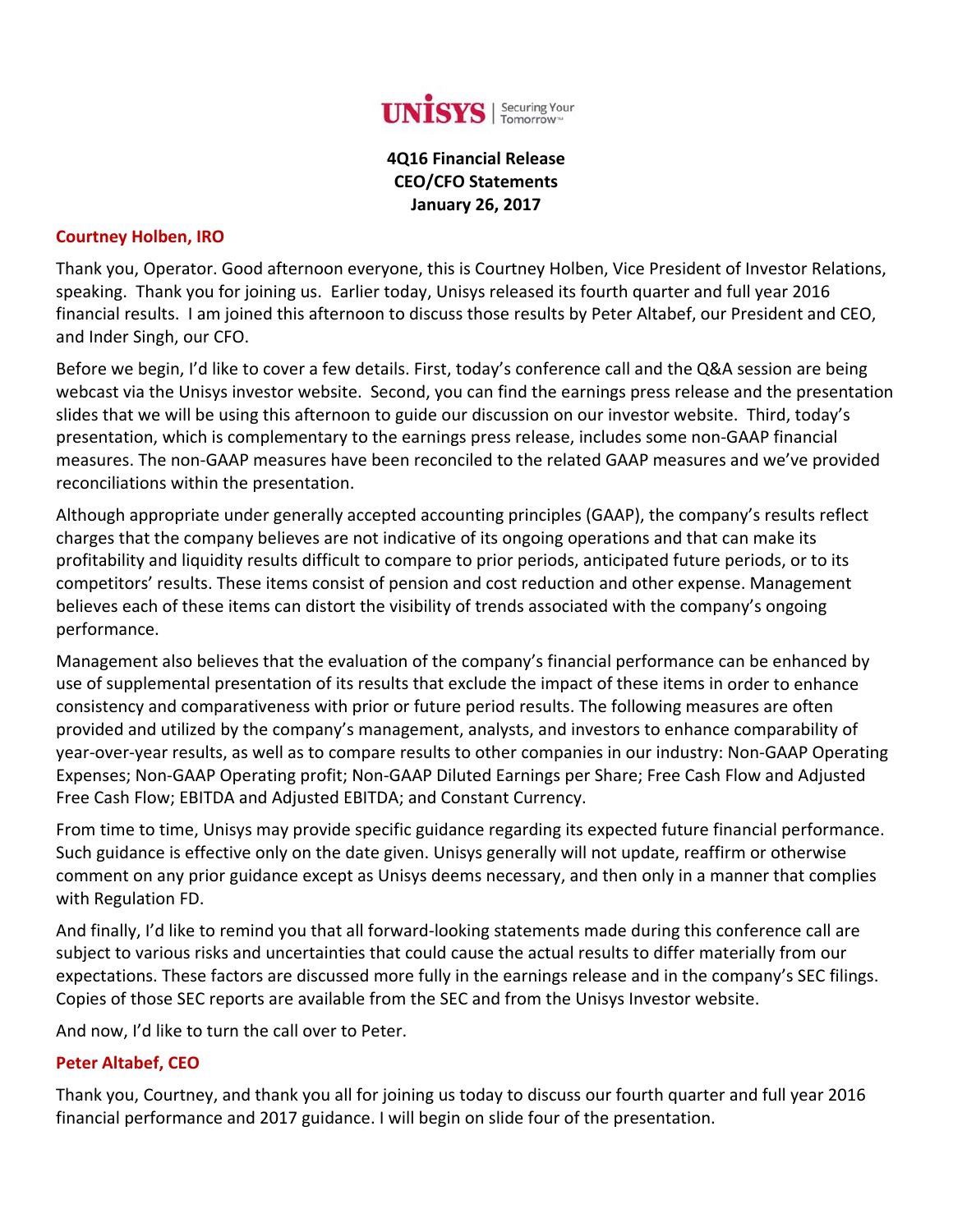At the beginning of 2016, we provided financial guidance for revenue, non‐GAAP operating profit margin, and adjusted free cash flow for the first time in more than a decade. We are very pleased to report that we have achieved that guidance for both revenue and non‐GAAP operating profit margin, and have exceeded it on adjusted free cash flow. These results are a significant step for our company, and were driven by a focus on a number of operational and financial goals we set entering 2016.

First, we successfully executed against our vertical go-to-market strategy, including hiring leaders of key sectors and industries within those sectors. We also launched several new offerings aligned with our security focus and vertical go-to-market strategy, including new applications and delivery methods for Unisys Stealth, and tailored solutions for our targeted industries.

These improvements helped to contribute to an increase in total contract value or TCV of 13 percent in 2016 versus 2015. We also continued the work begun in 2015 toward a more competitive and sustainable cost structure. Specifically, we achieved \$205 million of annualized cost savings exiting 2016 against our goal of \$200 million. We continued our transition to a more asset‐lite business model, which resulted in reduced capex needs; and overall, we saw significantly improved cash flow, and were free cash flow positive for the year.

Lastly, we effectively managed our balance sheet and liquidity needs, including successfully placing convertible notes, and recently paying off early a portion of our pre‐existing notes due in 2017. While there is still work to be done to further improve our EMEA business and our Services cost structure generally, we are very pleased with our results this year and the progress we have begun to better positioned the company.

Inder will provide more detail on the financial results shortly, but first I'll provide some color on a number of key initiatives. As I mentioned previously, we are continuing to evolve our Services delivery capability. Automation and artificial intelligence are getting very strong attention, as we believe these will help improve our efficiency, while also innovating new and improved solutions for our clients.

We are enhancing capabilities through autonomics and automation in two of our core business areas: Service Desk and Infrastructure Managed Services. Examples of this include the uses of BoTs, autonomics to direct voice and text calls to the service desk and use artificial intelligence to resolve the calls without the need for a service desk agent. Analytics will enable the BoTs to continually improve and handle more call resolution, thus reducing our level of staffing and increasing the quality of our services.

Within an infrastructure managed services, in 2016, we developed our Cloud Management Platform, or CMP, that enables our clients to implement hybrid cloud approach, using a highly software‐driven and automated solution that requires minimal operational support. CMP will be rolled out globally early this year.

Industry‐specific software‐led solutions are another key initiative related to our strategy of vertical focus with deep domain expertise. We have recently introduced a number of new software‐led solutions, and have plans for several other key launches in the near-term, some of which I will now highlight, along with some recent trends and key contracts signed in each of our sectors.

Our government sector consists of our U.S. Federal business and our Public business. Our U.S. Federal business has demonstrated a solid track record over the last two years, and saw a growth of its Services backlog in 2016, positioning us well entering 2017. A key contract in the quarter was a \$52 million engagement from a civilian government agency for support services and technology upgrades to the agency's ClearPath Forward hosting services.

Our Public business saw some of the largest contracts signed by the company overall during the year. As we previewed in our last call, in October, we launched Unisys Digital Investigator, a new total information management system that allows law enforcement agencies to share critical investigative intelligence across applications and boundaries. Digital Investigator is derived from our highly successful HOLMES product, used for murder and other serious crime investigations in the UK. Opportunities for Digital Investigator are already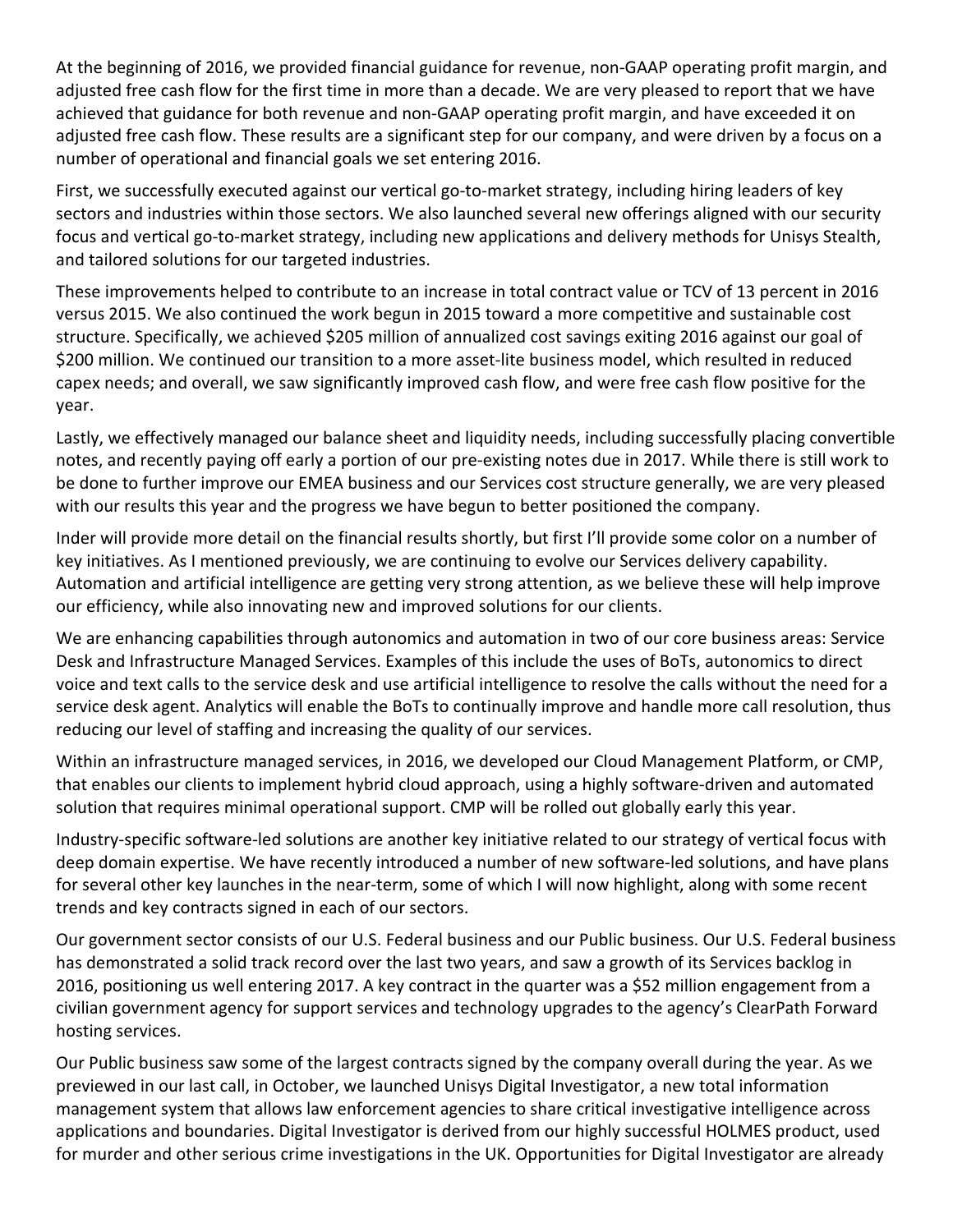being realized across our regions with initial deployment in EMEA, the Caribbean and Australia. We are also modernizing elements of the Dutch prison systems based on these tools.

Also within justice, law enforcement and border security, which is a key industry focus for us, we saw expansion of our border security work with eu-LISA, a client that manages large-scale IT systems related to border management and migration for the European Union.

Our Commercial sector is our most varied. The Life Sciences and Healthcare market is a key industry within Commercial. Later this quarter, we are planning to launch a new software solution called Unisys Active Assets. Active Assets provides a secure end‐to‐end solution to help hospitals track inventory and manage the lifecycle of medical devices. The solution integrates both internally‐ and externally‐sourced information to help hospitals manage operational and compliance needs on a real‐time basis. For example, Active Assets captures data published by the FDA and medical device manufacturers, indicating modification and maintenance of medical devices necessary to ensure proper function and safe monitoring and care of patients. Active Assets then sends automatic alerts to the hospital and to associated field personnel, indicating the required maintenance and parts, which limits downtime, while enhancing device reliability and safety.

In this quarter, our biggest Commercial sector transaction was with Dell Technologies, which renewed a contract for us for three years to provide enterprise and client support and onsite field services.

Our Financial Services sector was the most recent of the three sectors to have a leader put in place, and so has been behind the others in the refinement of our vertical go-to-market strategy. We are now making significant progress, including developing a new software solution called Elevate by Unisys, which is an end‐to‐end retail digital banking solution, enabling financial institutions to deliver an instant, secure omni-channel experience, and simplify the complexity of existing systems. Customers will be able to pay their bills on the go, transfer funds and apply for loans and mortgages anytime, anywhere on a secure basis. We are initially launching the solution in EMEA and APAC later this quarter.

A key win within financial services this quarter was with Nationwide Building Society, the world's largest building society. We are expanding our existing relationship to include our Data Exchange solution to support a major data management and analytics program tasked with ensuring the congruency of Big Data in motion as information moves from core databases to other repositories. In addition to maintaining the integrity of the data, the solution is designed to make information available much more quickly to meet new regulatory and industry demands.

Turning to our focus on security as a pervasive part of everything we do, both in dedicated security offerings and as a differentiating feature across our entire portfolio of offerings, we had a very busy quarter. We believe that many of our core competencies are well-aligned with some of the key themes being seen globally today, including worldwide focus on border security and cyber security.

In December, we launched a new version of Stealth software called Stealth (aware), which automates implementation of our Stealth platform, making advanced digital protection more accessible to organizations. Built-in analytics and an improved graphical user interface provide immediate insight into security risks and allow for automatic configuration and deployment of Unisys Stealth protection throughout the extended enterprise.

Although revenue generated by Stealth is still small, we continue to be encouraged by its trajectory, including full-year growth in corporate clients of 35 percent year-over-year, and a seven-fold increase in qualified pipeline year over year, which was also up 26 percent sequentially versus the third quarter. We believe that the introduction of Stealth (aware) is an important step in making the offering more user friendly, which we anticipate will help sales going forward.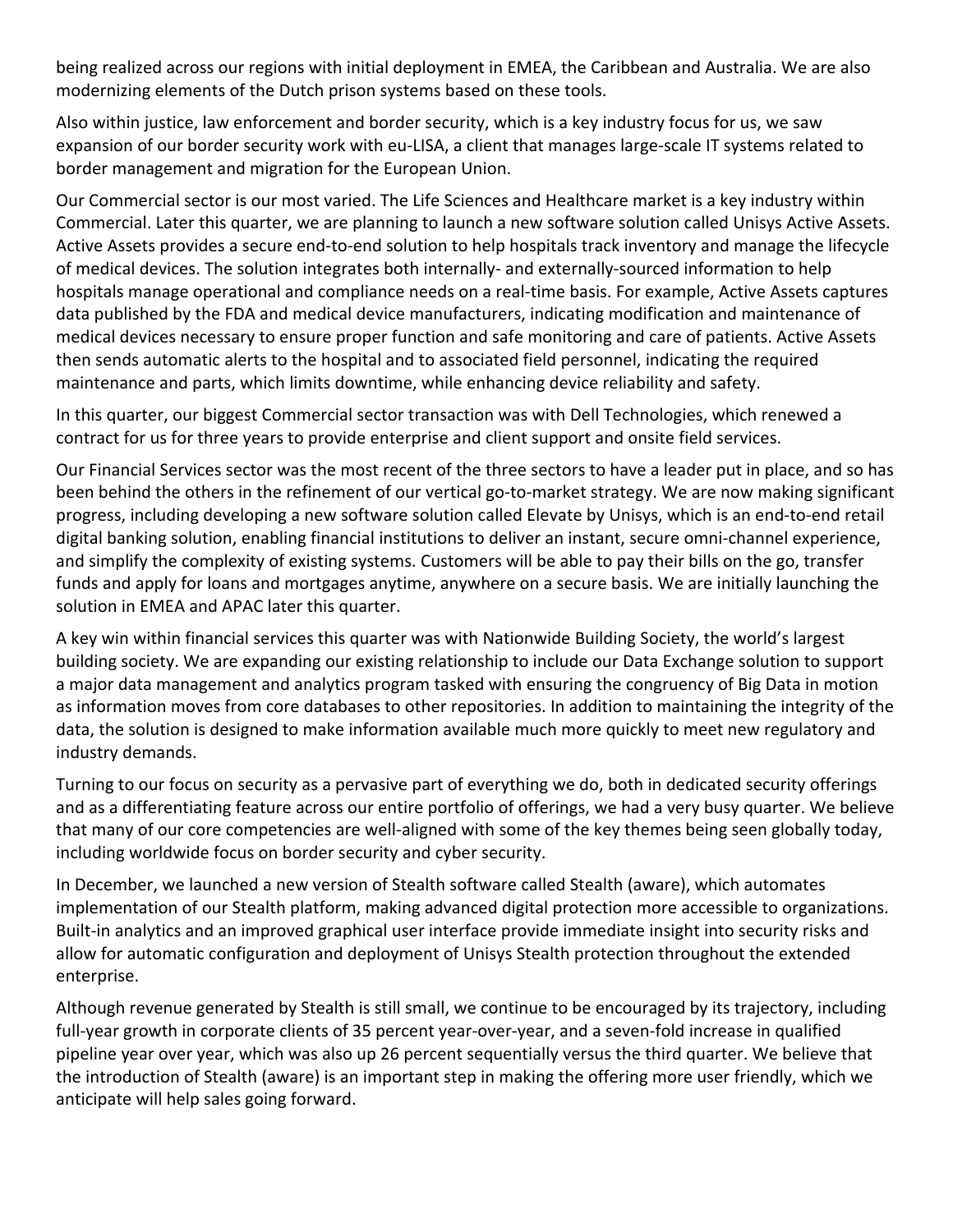Stealth signings included a recent EMEA‐based contract through the partnership we announced previously in the year with Mitel. We have partnered with Mitel to provide a series of security enabled new offerings for their mobile and enterprise customers based on our Stealth (mobile) security product.

In terms of outlook for the company in 2017, our focus will be on continuing improvements to operational efficiency and go‐to‐market effectiveness as well as investments that drive future growth. We are focused on a number of key revenue campaigns including security, industry specific software solutions, analytics, and ClearPath Forward services. We expect the new solutions I mentioned earlier to begin contributing more meaningfully to revenue by the second half of 2017.

We have also begun to improve our penetration of services offerings with our ClearPath Forward client base, which we expect to continue in 2017. And in addition to the company's traditional focus on longer term contracts, we have been ramping up our consulting and project capabilities. These capabilities will not only drive revenue in their own right, but form the basis for "land and expand" opportunities with new clients.

In conjunction with all of these initiatives, we have hired Ann Sung Ruckstuhl as our Chief Marketing Officer to help further enhance our go-to-market effectiveness. Although we believe these trends represent opportunities for the company and position us well longer term, it is too early to build significant impact of many of these into near‐term forecasts. Some of the recent TCV and pipeline trends are expected to have benefits that extend over the longer term.

We are guiding 2017 revenue slightly lower than 2016 at \$2.65 billion to \$2.75 billion, which is an improvement against the 2016 revenue decline, and positions the company for future growth.

Additionally, we aim to further improve profitability of the Services segment and our business overall, and are guiding total company non‐GAAP operating profit margin to 7.25 percent to 8.25 percent.

We had a particularly strong adjusted free cash flow in 2016 that Inder will discuss in detail. And we are guiding to \$130 million to \$170 million on this metric in 2017.

And with that, I'd like to welcome Inder Singh, who is joining us for his first earnings call in his new role as CFO of Unisys from his previous role as Chief Strategy and Marketing Officer.

## **Inder Singh, CFO**

Thanks, Peter. Hello, everyone. Thanks for joining us this afternoon. In my comments today, I'll provide comparisons on a GAAP and non‐GAAP basis. Just to remind you, the non‐GAAP results exclude pension expense, cost reduction and other charges.

As Peter highlighted, we delivered on our full‐year guidance with revenue and non‐GAAP operating profit margin coming within the ranges we guided at the beginning of 2016; and adjusted free cash flow exceeded the range we had provided. We are very pleased with our results for the year and that we delivered on what we told you we would do at the beginning of last year. We are particularly proud of the cash flow that we were able to generate over the course of the year. We believe that we have the right strategies in place to continue to make improvements both operationally and financially.

Turning to slide 6. Our full‐year 2016 results highlight the progress we made throughout the year in terms of improving profitability and cash flow. Revenue for the year was \$2.8 billion, which was approximately the midpoint of the guidance range we had provided. We're pleased to see that our operating profit margin increased year over year on both the GAAP and non‐GAAP basis, with GAAP operating margin increasing 350 basis points relative to 2015. Non‐GAAP operating profit margin for 2016 was 7.7 percent, slightly better than the midpoint of our guidance range and up 190 basis points year‐over‐year.

With respect to earnings per share, please keep in mind that based on accounting related to the convertible note that we placed in 2016, the share count used in calculating non‐GAAP EPS for the fourth quarter and full year numbers was significantly higher than that used in the prior‐year periods, which impacts a year‐over‐year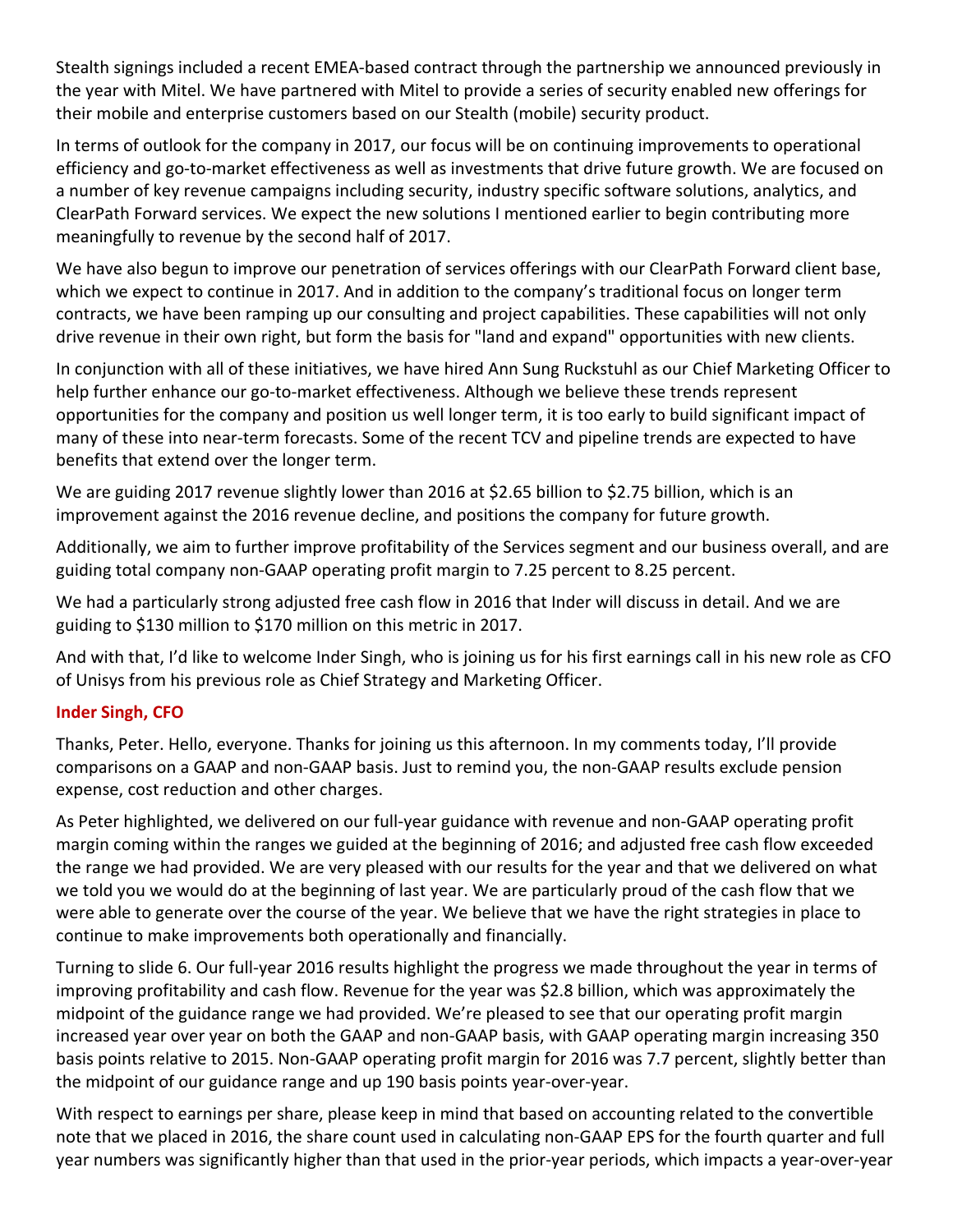comparison. Shares used to calculate non‐GAAP diluted earnings per share were approximately 72 million and 67.5 million for the fourth quarter and full year 2016, respectively, versus approximately 50 million for the prior‐year periods.

We are also pleased with our cash flow generation for the year. Operating cash flow was \$218 million for 2016, compared to operating cash flow of \$1 million during 2015. For the month of December, we saw very strong collections performance, reflecting a collection efficiency that was 5 percentage points higher than the average in the past two years.

For the full year 2016, we reported adjusted free cash flow of \$278 million, which is an improvement of \$283 million year over year. We had guided to a range of \$160 million to \$200 million, and our performance reflects our continuing focus on our cost structure, our shift to a more asset‐lite business model, and a sharp focus on managing our working capital. As we mentioned at the beginning of last year, cash flow for 2016 also included a payment that one of our clients made in the first quarter of 2016 instead of in the fourth quarter of 2015, which accounted for \$40 million in 2016.

Regarding cost savings, as we have discussed previously, in April of 2015, we announced a multi‐year cost reduction program designed to create a more competitive cost structure, and to rebalance our global skill set. This program was established with a goal of achieving \$200 million of annualized run-rate cost savings exiting 2016. As of the end of 2016, I am pleased to report we achieved \$205 million, slightly above our goal.

As we shared with you during 2016, we expanded the cost saving opportunity to \$230 million of annualized run rate savings exiting 2017. Our execution so far gives us confidence that this is achievable, while staying within our original \$300 million estimate for cost-reduction charges. This is as a result of having been efficient with the charges we have been making to-date, which will be a continued focus going forward.

For the full-year, our total contract value or TCV, as defined in the appendix, was up 13 percent versus 2015. Additionally, new business TCV, which includes new scope and new logos, was also up 17 percent year over year for the full year. Our pipeline as of the end of 2016 for our focused industries also grew approximately 20 percent year over year.

Services backlog ended the fourth quarter at \$3.9 billion versus \$4.1 billion at the end of the third quarter of 2016.

On slide 7, you can also see an overview of our fourth quarter 2016 financial results for your reference.

Turning to slide 8 for an overview of our revenue, this chart shows a breakdown of revenue based on segment, geography, sector, and revenue type for the full year 2016. The breakdown we saw this year across these perspectives was relatively consistent with that of 2015. However, as I will cover shortly, Asia Pacific had a strong year in 2016. 66 percent of our revenue is driven by recurring services business as this chart shows. For the total company, we have a renewal rate of over 95 percent on contracts that come up for renewal.

Turn to slide 9 for a more detailed overview of revenue by region and sector for the full year. Asia Pacific performed well on a year‐over‐year basis, including several key new logo deals within the Public sector and increases in new scope business generally, but was affected by unfavorable Asian currency movements.

Latin America saw a decline in Services as reported, dragged down predominantly by exposure to the Brazilian real, and was flat on a constant‐currency basis. U.S. and Canada revenue was impacted by weaker Services revenue, and a difficult Technology compare year over year.

EMEA saw a decline driven by our check processing business in the UK and lower Services revenue generally, and was further impacted by depreciation of the British Pound post‐Brexit. However, the region saw an improvement in operating margins over the course of the year, despite the revenue decline.

On the sector breakdown for the full year, Commercial and U.S. Federal, which on a combined basis account for over half of our revenues, were both relatively flat for the year. Within that, our U.S. Federal Services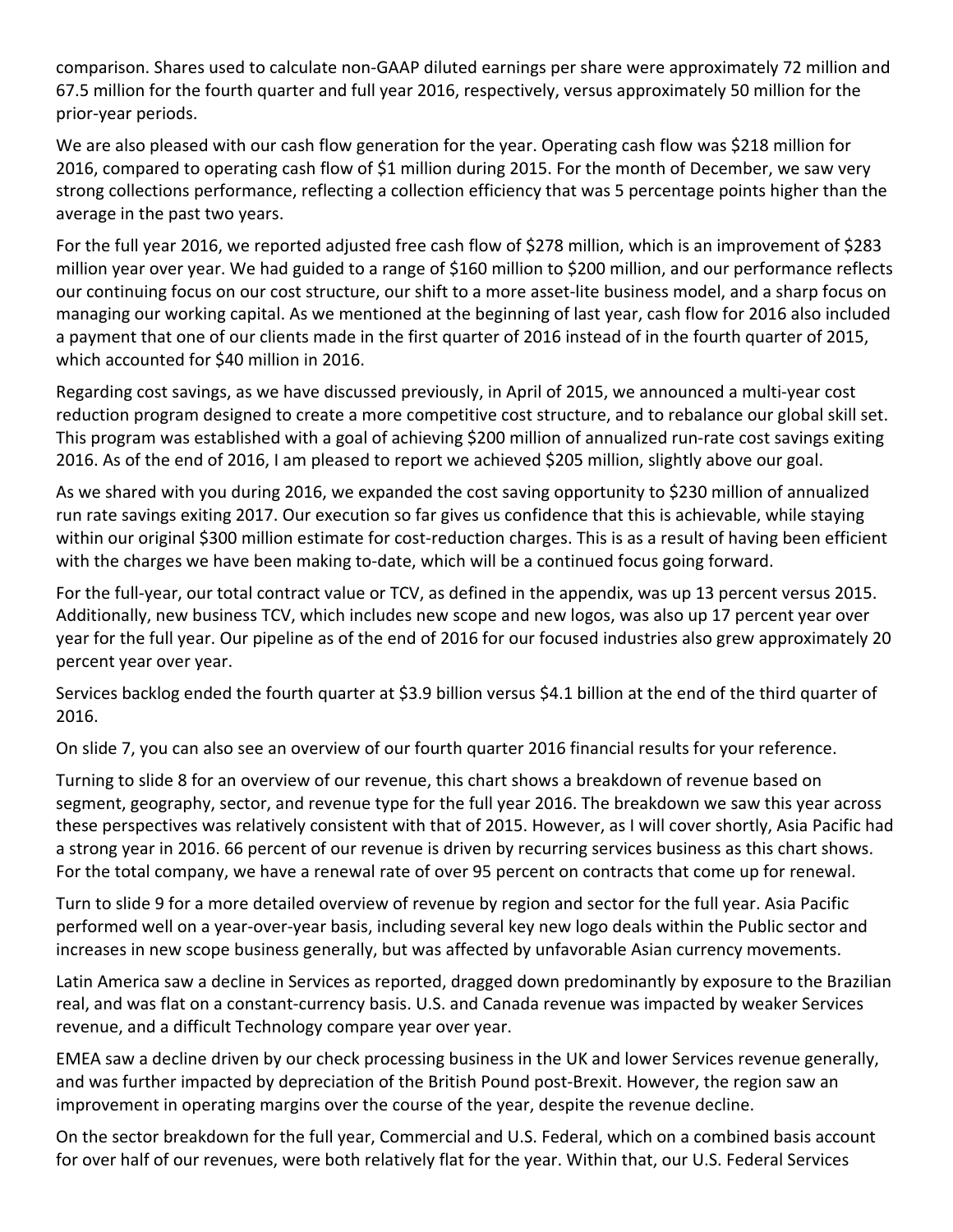business showed an increase in backlog year over year. Financial Services saw a decline in Services in 2016, and also a decline in Technology revenue due to a stronger prior year for Technology sales. Public sector saw a strong year in Technology, offset by a decline in Services over the course of 2016.

Moving on to our segment results, please turn to slide 10. As we have discussed, we have been focused on improving the efficiency of our Services business specifically, as well as on improving the cost structure of the company overall. As you can see on this slide, over the course of the year, we improved gross margins in the Services business by 40 basis points, with the fourth quarter showing 100 basis point improvement in gross margin.

Operating margins for Services were still down year over year, as we have continued to make investments in improving our capabilities, including enhancing our consultative skill set. Specifically, we hired domain experts and solution principles during the year, as well as increasing our hiring of consultants with an increased effort during the second half of the year. While these efforts have impacted operating margins on a short‐term basis, these investments are designed to position us to be more competitive over the longer term.

In 2016, our Technology business revenue was up 1 percent, and had significant improvements to gross profit and operating profit for the full‐year, even though when we began 2016, we had expect that Technology revenue would actually decline over the year. As we have previously stated, quarterly seasonality can vary from year to year, so Technology revenue is best measured on an annual basis. Technology gross margin and operating margin were up for the full year 2016 versus 2015. For the fourth quarter, these Technology revenues were down year over year. Margins were also lower.

Slide 11 highlights the significant improvement we saw this year in cash flow. Free cash flow for the year was \$71 million, a \$284 million improvement over 2015. Additionally, for the full year 2016, we generated \$278 million of adjusted free cash flow, which is an increase of \$283 million versus 2015. Consistent with our longer term approach, we reduced our spending on capital expenditures for the quarter and the year, as we transition to a more asset‐lite business model. For the full year 2016, EBITDA grew by 55 percent versus 2015.

During the quarter, we also paid off \$115 million of our senior notes early, ahead of their August 2017 maturity. Even including this cash outlay, we ended the year with \$371 million in cash.

As you see on slide 12, we continued to execute against our cost reduction plan. And as of the end of 2016, we had realized \$205 million of annualized cost savings, and recognized \$201 million of a planned \$300 million cost reduction charge. In the fourth quarter of 2016, we continued to take action toward realizing the additional \$30 million of annualized savings exiting 2017, and expect to recognize the majority of the remaining cost reduction charges in 2017.

From a cash perspective, the \$200 million cost savings anticipated in our original plan was estimated to require \$280 million of cash. Through December 31, we have used \$133 million of cash. As we told you previously, we anticipate approximately \$80 million to \$90 million of additional cash to be used during 2017, with \$30 million to \$35 million in 2018 and \$15 million to \$20 million in 2019.

For an update on our pension liabilities, please turn to slide 13 for some key takeaways. Although rates have been rising over recent months, our calculations of our pension liabilities are performed on an annual basis as of December 31 of each year. As a result, while rates have been rising lately, rates as of December 31, 2016 versus December 31, 2015 were still slightly lower.

Our GAAP pension liability calculation remains sensitive to changes in discount rates. For 2017, using current rates, a change of 25 basis points in the U.S. discount rate would cause an approximate \$118 million change in the pension liability. For international plans, a change of 25 basis points in the discount rate would cause an approximate \$135 million change in the pension obligation. These estimates are intended to be illustrative based on a single 25 basis point change. The sensitivity to rate changes is not linear and additional changes in rates may result in different impact on pension liability.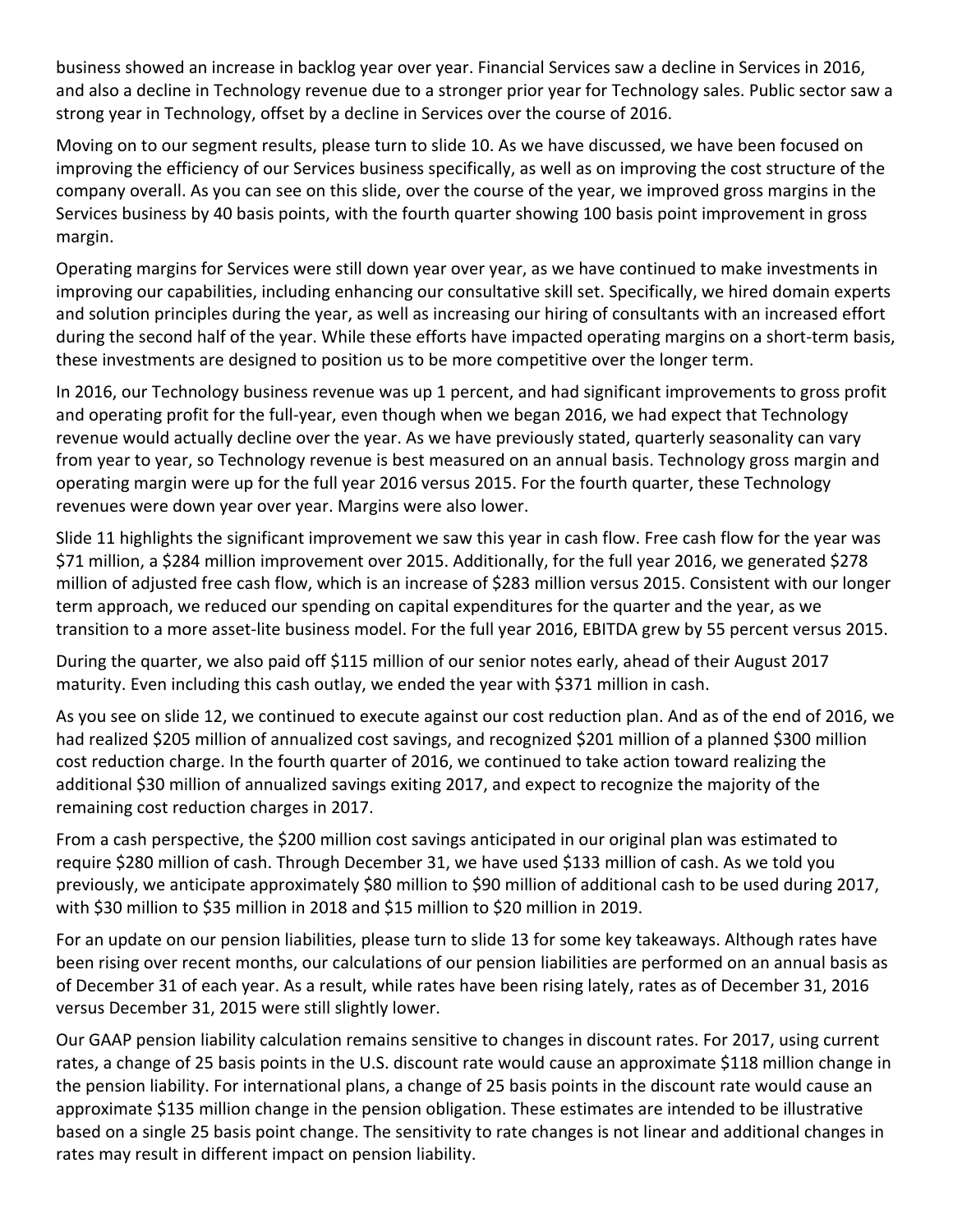Turning to slide 14, you can see that the underfunded position of our defined benefit plans at December 31, 2016 increased to \$2.2 billion from \$2 billion as of the December 31, 2015 calculation. Both assets and total liabilities declined from the prior year end, due largely to currency movements, benefits payments and the lump sum offer we concluded in December. The decrease in liabilities was less than the decline in assets, since lower interest rates at year-end 2016 than year-end 2015 increased the present value of the liabilities. These were the major drivers of the change in funded status, though other factors including contributions, earnings on assets, and normal growth of the liability also affect the underfunded position.

Turning to slide 15, during 2017, we expect to contribute \$128 million into our defined benefit plans, which is slightly less than what we contributed in 2016. The calculation for the required pension contributions depends on a number of factors, including actuarial assumptions, longer term averages, and various other items. The chart on the slide shows an updated view of the required future pension contributions based on the year‐end 2016 assumptions, which we are sharing with you, consistent with past practice.

We have also taken other steps to manage the liability, such as a lump sum offer to former associates completed in December. We will continue to consider additional opportunities to manage the pension liabilities in the future.

Turning to slide 16, which highlights our tax attributes. If Unisys generates future taxable income in jurisdictions where we have NOLs and other tax benefits, these tax assets could be available to reduce the related income tax.

Turning to slide 17, with respect to 2017, as Peter mentioned, we are issuing guidance on the same three metrics we guided during 2016, which are revenue, non‐GAAP operating margin and adjusted free cash flow.

Our revenue guidance for 2017 is between \$2.65 billion and \$2.75 billion, which equates to a decline of 2 percent to 6 percent, which is a smaller decline than we saw in 2016. On a constant currency basis, we anticipate a decline from 2016 of between 1 percent and 5 percent, and we would remind investors that foreign exchange rates have been particularly volatile in recent months.

Our guidance for non‐GAAP operating profit margin for the full year 2017 is 7.25 percent to 8.25 percent.

For adjusted free cash flow, we are guiding to \$130 million to \$170 million. The midpoint of this is \$150 million. And just to remind you, last year's adjusted free cash flow guidance was \$160 million to \$200 million, the midpoint of which was \$180 million.

As we discussed, there was a one‐time benefit in 2016 of \$40 million, due to a payment in the first quarter of 2016, as opposed to the last quarter of 2015. Excluding that, the midpoint of last year's range would have been \$140 million. In addition to our ongoing focus on improving profitability, we are also working on various other initiatives to optimize the business, including improvements to working capital, and rationalization of the real estate portfolio.

In conclusion, we had a very strong year for adjusted cash flow in 2016. We redeemed a portion of our senior notes earlier than scheduled. We maintained discipline around cost reductions. We are executing our vertical strategy, and we delivered on our financial guidance for the year.

With that, I will turn the call back to Peter.

## **Question & Answer Section**

Operator: We will take our first question today from James Friedman, Susquehanna.

**Peter Altabef – Unisys Corp.:** Hi, Jamie. How are you?

**Q. – Jonathan Lee – Susquehanna Financial Group LLLP:** Hey, Peter, Inder, Courtney, this is Jonathan Lee pinch‐hitting for Jamie. Congrats on the quarter.

**A. – Peter Altabef – Unisys Corp.:** Okay. Thank you, Jonathan.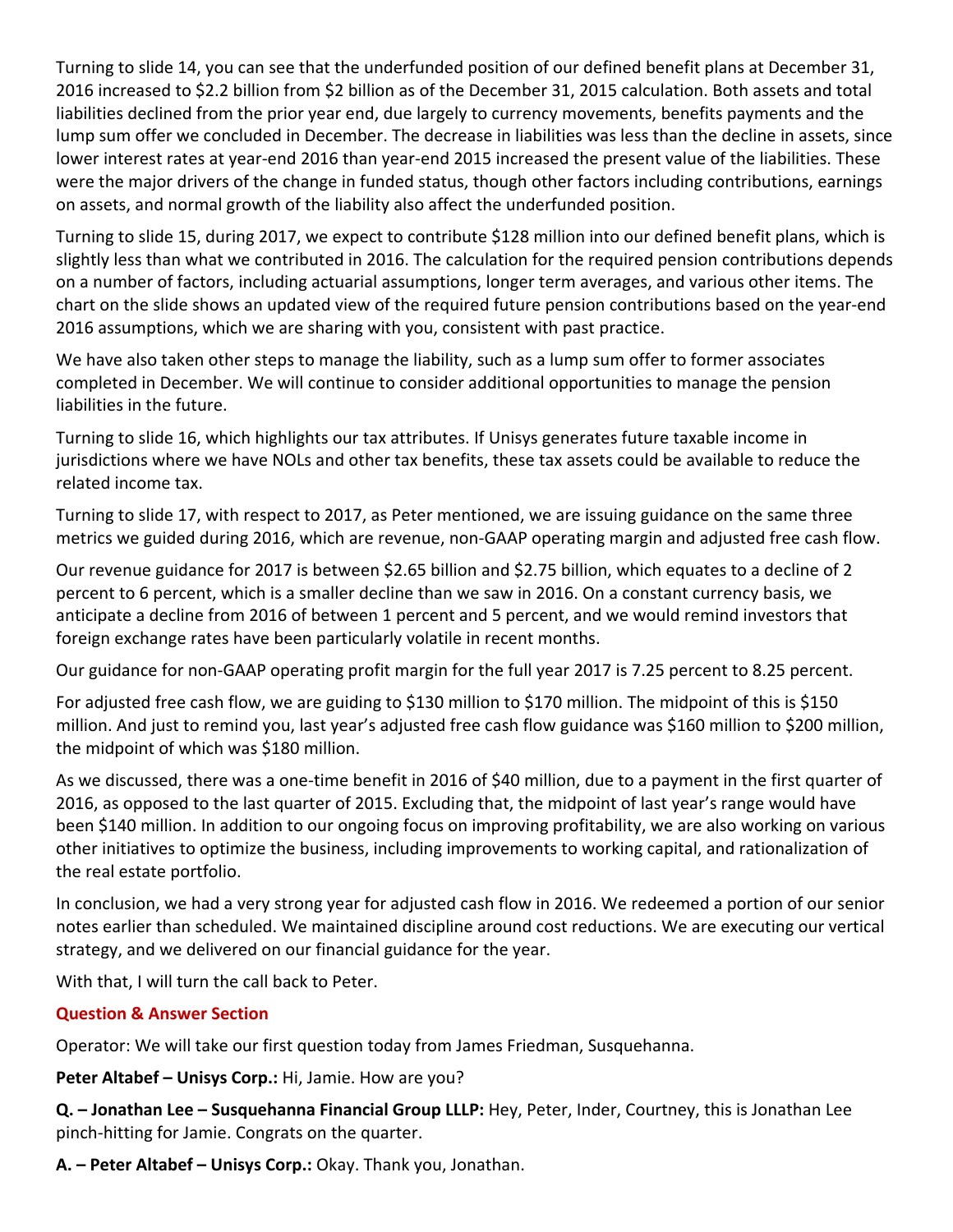**Q. – Jonathan Lee – Susquehanna Financial Group LLLP:** And congrats on the year. Just a few questions, if you don't mind. Not sure, if I missed this, but how much of the Services backlog is expected to convert to revenue in the first quarter?

**A. – Inder Singh – Unisys Corp.:** So, our typical for that is a range of 90% to 95% of the backlog converting to revenue. And we expect it to be in that range, again, for the first quarter.

[Clarification: Entering each quarter, approximately 90%‐95% of projected Services revenue is typically already in backlog.]

**Q. – Jonathan Lee – Susquehanna Financial Group LLLP:** Got it. And how are you thinking about FX for 2017? I know you had mentioned that FX was quite volatile, and that you're expecting a 1% to 5% year-over-year decline in constant currency, given that we are modeling. How should we think about that?

**A – Inder Singh – Unisys Corp.:** Yeah. It's a good question. Let me answer sort of the – we gave guidance on a constant currency and a as‐reported basis, which would suggest that our expectation or at least our estimate is a 1 percentage point impact of currency. But as I noted in my comments, it's been a particularly volatile environment for the last few months. So it's always different to project what the outcome will be at the end of the year, but that's what we are using for planning purposes, Jonathan.

**Q – Jonathan Lee – Susquehanna Financial Group LLLP:** Understood. And what are your expectations in each of the sectors going forward?

**A – Peter Altabef – Unisys Corp.:** Well, Jonathan, as you know, we don't necessarily provide specific guidance on that, but I'll give you as much color as I can. So, we think of – obviously, we think of government, commercial and financial services. As I indicated in my remarks – this is Peter – the financial services team is the last to be fully geared up. So, in terms of revenue performance for the year, I'd expect that to be a little behind the other two. I think the other two will frankly be neck and neck.

But the bigger story is probably inside the sectors into the focus industries. So when we talk about those focus industries that I've been highlighting for a year now, travel and transportation, life sciences and healthcare, justice, law enforcement, border protection and commercial and retail banking, we are expecting stronger performance in each of those than we would in the specific sectors. And that's part of the plan.

We chose those sectors because the industry is growing faster in those sectors, and because we have specific domain knowledge and IP. So, that's kind of where we think the market is heading. We think that's our differentiation. So you would expect to see higher growth from us in those targeted sectors. And that's what I'm speaking to in most of my comments.

**Q – Jonathan Lee – Susquehanna Financial Group LLLP:** That's really helpful. Thanks again, guys. Congrats on the quarter.

**A – Peter Altabef – Unisys Corp.:** Thanks, Jonathan.

**A – Inder Singh – Unisys Corp.:** Thank you.

Operator: And our next question will be James Friedman, Susquehanna.

**Q – Jamie Friedman – Susquehanna Financial Group LLLP:** Hi. I know it's like an out‐of body experience. This is Jamie. We don't mean to team up on you, but I wanted to ask you another one, if I could.

**A – Peter Altabef – Unisys Corp.:** Of course, Jamie. Thank you.

**Q – Jamie Friedman – Susquehanna Financial Group LLLP:** I was just juggling a couple of things tonight. So, Peter, I think, in your comments, you had described ClearPath Forward services, and you had the language, land and expand. I haven't heard the company talk about that so much before. I was wondering if you can elaborate on what that opportunity looks like.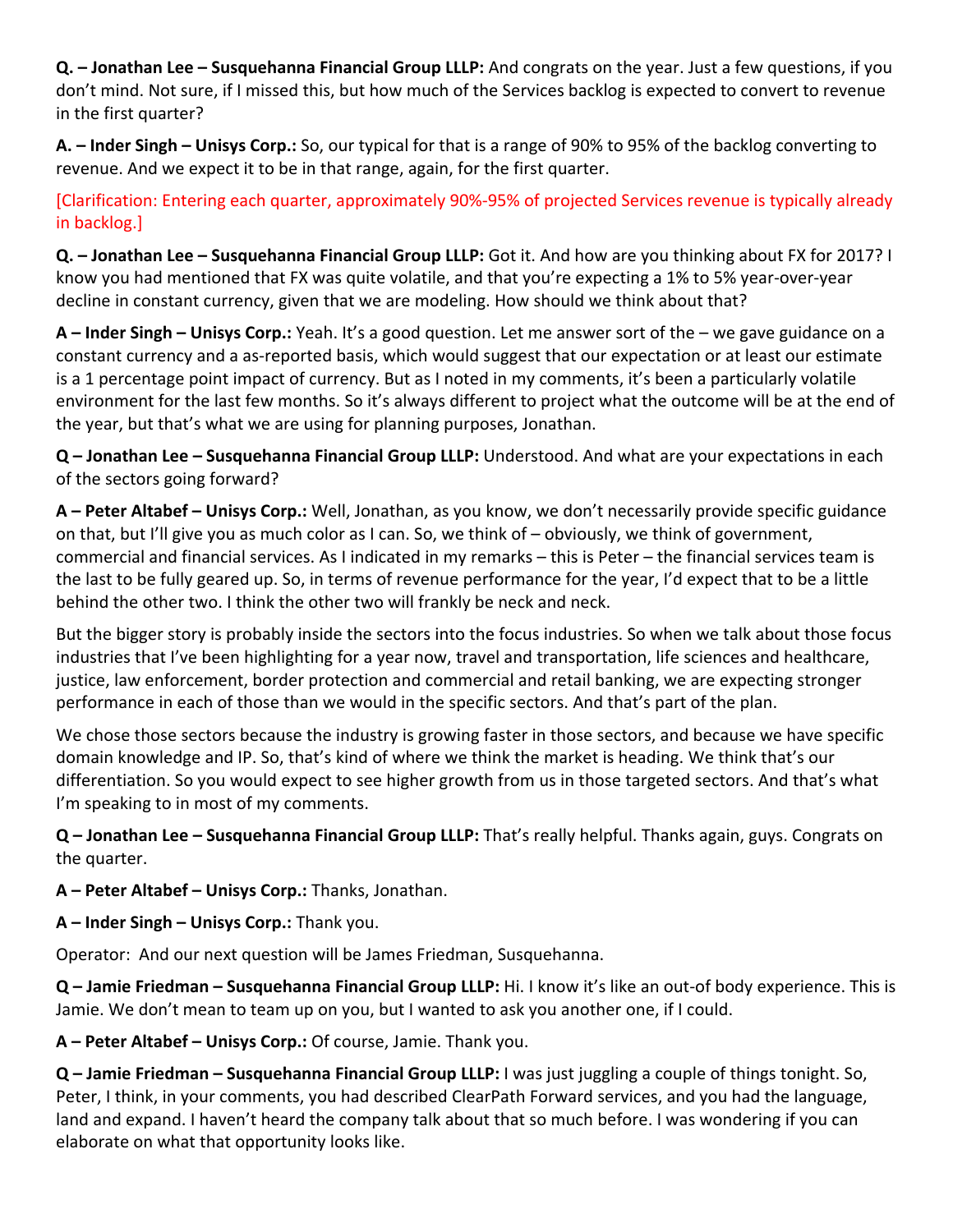**A – Peter Altabef – Unisys Corp.:** Yeah. Absolutely. And my diction might have been off. Those were actually two different sentences, so I'm going to split that up for you so. So, this ClearPath Forward services, and then there is the expansion of our consulting team. So, let me do ClearPath Forward services first. The land and expand was with the consulting team.

So, obviously, we've had a ClearPath Forward business for many years. It's an important generator of revenue, and an even more important generator of cash and margins. But before relatively recent times that ClearPath Forward team had been segregated from the rest of the company largely, which meant that there was not, if you will, an integrated focus on selling services to those customers. It was mostly a software sale and a license sale, and a sale of some applications we had on top of ClearPath Forward like our core banking systems.

So, the result of that is, many of our clients have created literally hundreds of applications that sit on top of ClearPath Forward. And so the ClearPath Forward services initiative, which began last in 2016, is actually go to those clients, and say look, we know the underlying architecture better than anybody, why don't we take off your hands or outsource the development and maintenance and expansion of all these applications you've put on top of ClearPath Forward. We launched that early last year. It has been very successful.

There has been a significant increase in revenue for us. And we expect to continue to increase that revenue this year. If you will, it's a bit low‐hanging fruit, because it's existing work that our client is doing, in some cases, with other third parties, and we are now focusing on kind of bringing that home.

Two other benefits to that, one being it strengthens the loyalty to the ClearPath Forward platform, because the client doesn't have to worry about modernization of their applications anymore, and use of the platform almost becomes second nature. And, secondly, as we continue to evolve ClearPath Forward itself and take that more to hybrid cloud environments, take that to private cloud environments, it gets even easier for us to do, as a service work, if we not only are doing private cloud environments with ClearPath Forward, but also providing those applications on an as a serve basis. So, that's what's behind ClearPath Forward services.

Now, with respect to land and expand, separate from that is a buildup that I discussed last quarter where we are beginning to build our consultative capabilities really throughout the company, but targeted in some of those revenue campaigns I mentioned, around security, around our vertical applications, around analytics. And so we are building that consultative capability, which the company had been slight on previously with the view that that will increase in‐year revenue as we ramp it, although there will be an SG&A cost associated with it, as those people come on board. And so, I would say the primary effect is we expect increased revenue from that over the next couple of years, but there will be a land and expand effect, where those consultants also bring with them longer term projects over time.

**Q – Jamie Friedman – Susquehanna Financial Group LLLP:** That's great. I just wanted to ask one for Inder as a follow-up to that, Peter, if I could, and then I'll drop into the queue. But with the rev-rec on ClearPath Forward services, Inder, is that Tech revenue or Services revenue? And I'll just ask this another one, Peter, TCV, you gave fiscal year numbers. I might have missed it. I heard the 13% up for 2016, the new biz, up 17%, but did you give the Q4 number? Or am I thinking about that the wrong way? So, two questions there.

**A – Inder Singh – Unisys Corp.:** Right. So, Technology revenue, to answer your first question, Jamie, a lot of it, frankly, as you realize and we've talked about in the past, is around retaining those clients and helping those clients migrate their installed base of applications that run on our technology platform, and then migrate them to new interfaces and offer things like omni‐channel banking, for example, or modernize the language from COBOL to Python and other things. So a lot of it is very tied in with technology.

# [Clarification: ClearPath Forward Services revenue is accounted for in Services revenue.]

With respect to the numbers that I gave on TCV, these were for the full year, and whether you look at it on a total TCV basis, as I mentioned, or frankly, on the focus verticals that we have, which were around 20% – little over 20%, those were all full year numbers.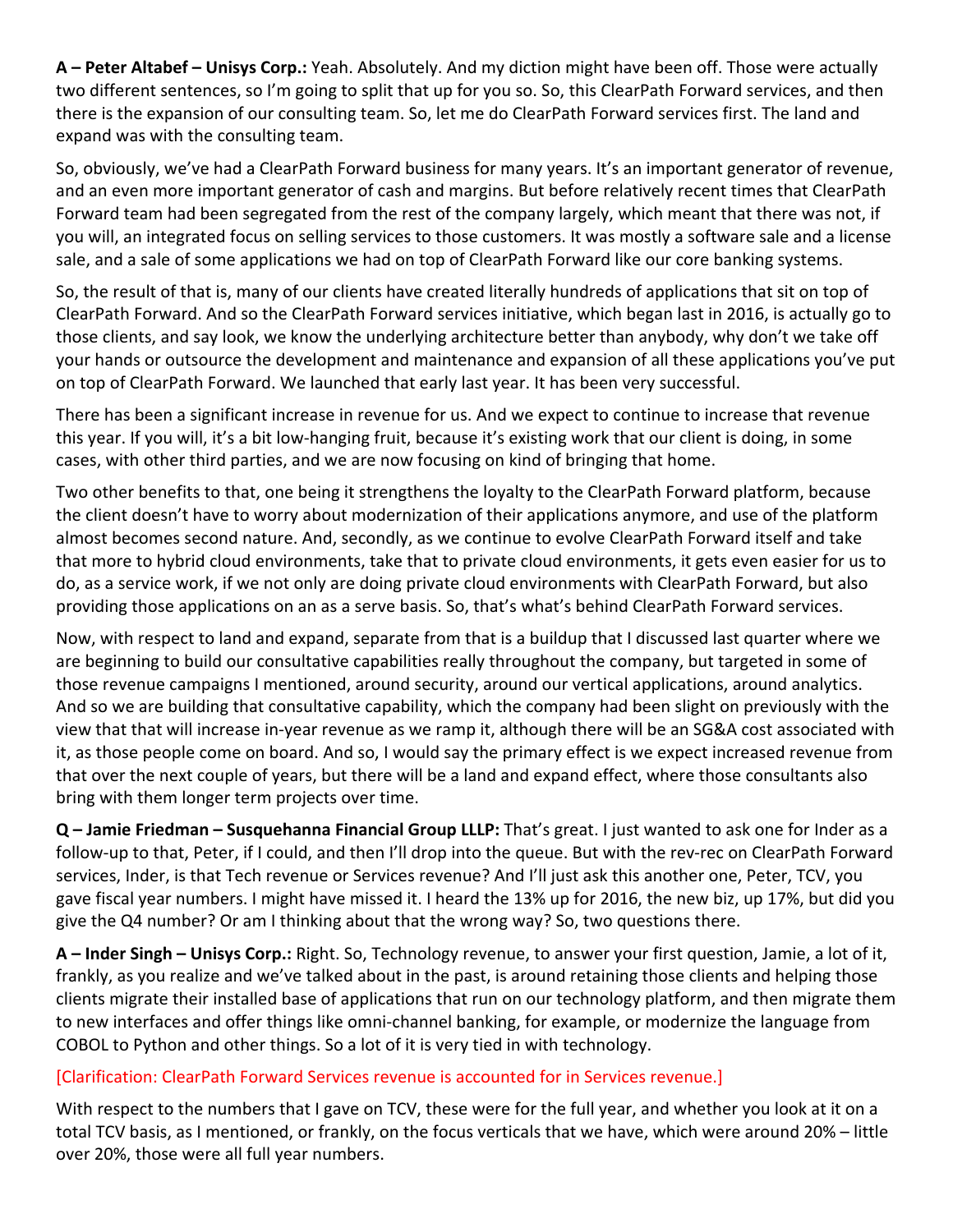**A – Peter Altabef – Unisys Corp.:** Yeah. If we look just on the quarter, Jamie, for TCV signings, compared to last year, the TCV was slightly less on an order of little less than 10% below TCV from the prior quarter. But the new business TCV was significantly higher. So the issue with the TCV is, of course, it includes renewals, and renewals can be coming at any time, so slightly less overall, but for new business, which is new logos and new scope, significantly higher.

**Q – Jamie Friedman – Susquehanna Financial Group LLLP:** Great. Thanks for the color. I will drop back into the queue.

**A – Inder Singh – Unisys Corp.:** Thanks, Jamie.

**A – Peter Altabef – Unisys Corp.:** Thanks, Jamie.

Operator: Our next question today will come from Frank Atkins of SunTrust.

**Q – Frank Atkins – SunTrust Robinson Humphrey, Inc.:** Thanks so much for taking my questions. Congratulations on the hiring of the new CMO. And I wanted to ask where do you feel you stand in terms of where the sales force sits right now, how close are you getting to kind of the force that you won and the training and cross‐selling abilities there?

**A – Peter Altabef – Unisys Corp.:** Frank, this is Peter. Thanks for the question, and thanks for being on the call. With regards to hiring Ann, it's a wonderful asset to this company. She joined in December, and I will tell you is already really bringing a fresh outlook to the company, which is exactly why we brought her in.

So, one of the last things that Inder had done as he had brought a fresh outlook into the company was a branding campaign that was launched in late‐October and early‐November, which I think you may have seen, it's our Securing Your Tomorrow campaign. And so, Ann is moving forward with that significantly, and also moving forward with all of the branding around, and all of the campaigns that I described, specifically, around security, and around our vertical, kind of, software‐led platforms.

The sales teams, in addition, have received a change, if you will, as of late last year, kind of in December. So, one of the things that we did over the past little over a year was to stand up these sectors in government, commercial and financial services and the industries underneath them. The sales force has historically been kind of separate as a distinct sales force. And the longer term plan was, once we had the thought leadership by industry and by sector, to actually move the sales force into the industry and sector teams, so that they would work side‐by‐side with our subject matter experts, which we've also been hiring for the last year and a half.

But you can't really move salespeople other than at the end of the year because of commission plans, and in fairness, we didn't think that the sectors and industries were ready until the end of last year. So we have now done that. So we feel very good about our sales force now. And as I said, it is now embedded inside those industries and inside those sectors.

It's a great question, Frank. Thank you for asking it.

**Q – Frank Atkins – SunTrust Robinson Humphrey, Inc.:** Okay. Great. Thank you. And then, if you could talk about TCV by geography a little bit and how that impacts FX going forward. And then, how are we to think about the translation of TCV to revenue? You've had nice trends in that total contract value, up year‐over‐ year. When may that translate into revenue trend?

**A – Peter Altabef – Unisys Corp.:** Yeah. I don't have the TCV by regions in front of me. I'm not sure if we'll grab it during this call or we'll get back to you later on that afterwards, Frank. In terms of the translation of TCV into revenue, it's complicated, because TCV, of course, number one, includes renewals, which can happen every three or four years for specific clients. Number two, TCV is a total number. And there is a difference between – there is the same TCV for a three‐year contract or a five‐year contract, even though the revenue result will be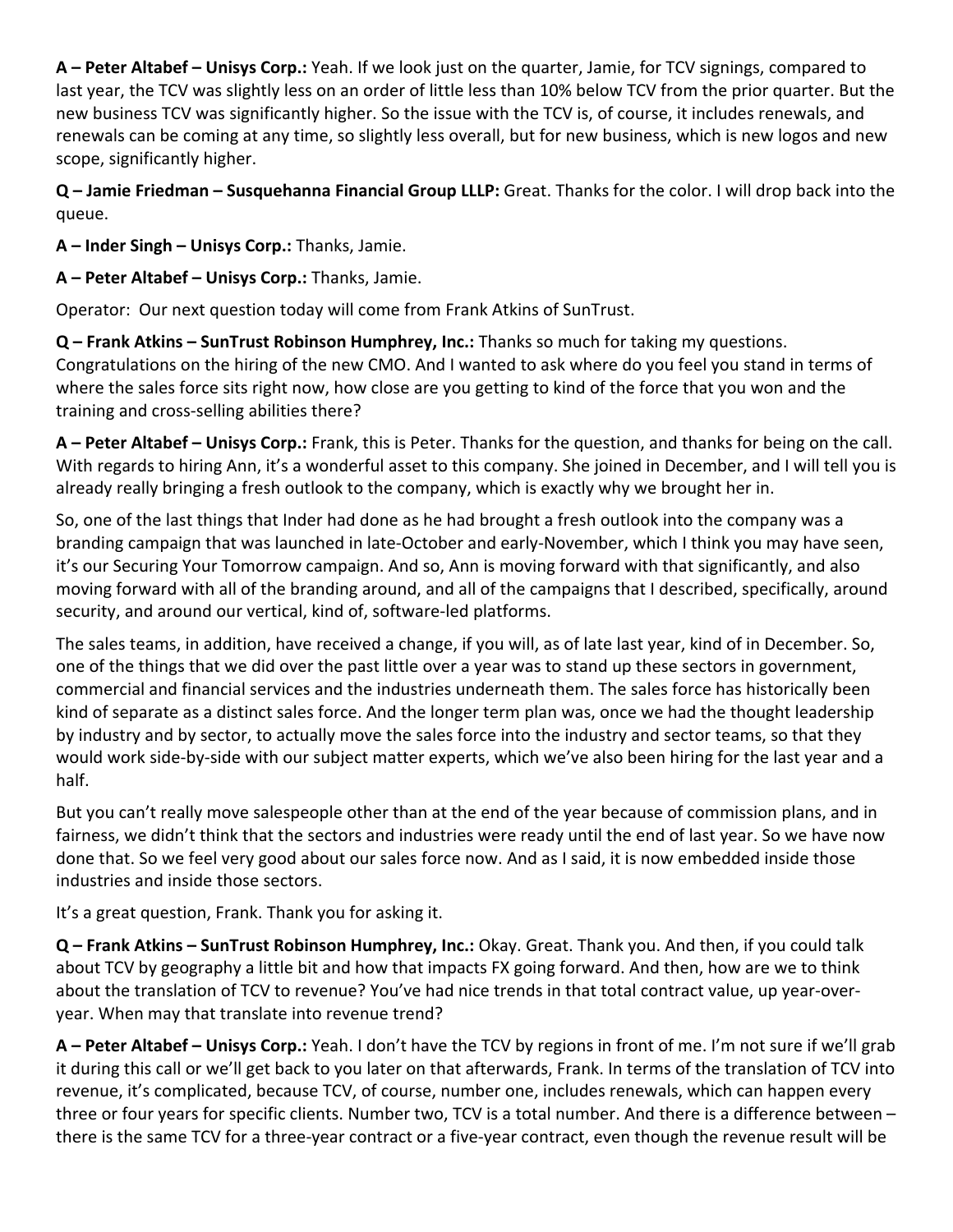different. So it's I would say a blunt instrument in talking about future revenue growth. I actually think our guidance is more helpful than that.

I would tell you that, through the consultant and project work that I mentioned with Jamie, that's kind of, if you will, a second element of our revenue growth. So while we do expect TCV and revenue growth from long‐ term contracts, and the 13% increase year‐on‐year is a nice harbinger for long‐term growth, we're not relying exclusively on that. We're ramping up the consultant project work, and that will give a lot of shorter term revenue, but frankly, more impactful than a longer term TCV number. So it's a combination of both.

**Q – Frank Atkins – SunTrust Robinson Humphrey, Inc.:** Okay. That's helpful. And thank you for the guidance, by the way, that's great to see. Can you talk a little bit about what drove the decision on the cash‐out offer on the pension side, why do that now and why choose kind of that level?

**A – Inder Singh – Unisys Corp.:** Yes, Frank. I think that, as we look at the pension plan and the obligations that we face over the next 10 years, we're trying to make sure that we not only care for the way we are looking at the underfunded position as a company, but of course care for the obligations that we have to our beneficiaries of that program as well.

We felt we had really sufficient cash available from a number of reasons. But we also felt that our intent over the longer term is to bring down that underfunded position. So we felt that we would see what the take rates were on a lump sum offer. And as you and I have talked in the past, and I know you've asked this question around how we would manage the pension obligation, this is merely one of the tools that we intend to use over the next few years to do that.

We were pleased by the results of the lump sum offer and the take rates on that lump sum offer. From a cash contribution standpoint, for us, this was essentially neutral. And so we felt very comfortable that this is the right thing to do at this point in time. As I said earlier, don't be surprised if we have other types or maybe other instances of this type of an offer. We like the take rate we saw.

**Q – Frank Atkins – SunTrust Robinson Humphrey, Inc.:** Okay. Great. And last one from me, if I could ask Peter, to put on kind of a strategy hat, and I know there's a lot of uncertainty around this, but what exposure do you have to potential regulatory changes as a result of Trump, either visa exposure, changes in border control, healthcare side? If you could address, maybe at a high level, your thoughts around some of the issues.

**A – Peter Altabef – Unisys Corp.:** Well, obviously – Frank, it's a great question. I think it's less a strategy hat and more a crystal ball in trying to figure out the future, because it's not completely knowable at this point. But I would say a couple of things. So, first, on the – obviously, there is some uncertainty about what will happen in certain federal agencies about their pipeline in terms of new contracts. So exactly how that will affect us, we'll have to see. I think in general though, the areas of our focus are areas where you are I think less likely to see that and more likely to see actual focus and attention, and perhaps growth. So, clearly, on things such as border security, which is our largest client in the federal government, I would say we'd become increasingly bullish about that.

On the other hand, there are some agencies that, at least according to early published reports, are under some duress. There was a few published reports today that the EPA might have a temporary contract freeze. Well, we don't do any business with the EPA currently. So I think it's really going to be more a question of that kind of agency for agency review. And we work with 30 different agencies in the U.S. federal government. So, I gave two easy examples, but time will tell as you get into more agencies. But in general, I would say we feel bullish that our focus is increasingly the focus of the new administration.

**A – Inder Singh – Unisys Corp.:** I'm just going to piggyback on that. We believe we're well positioned from where we think the U.S. Federal business is positioned. Our relationship with the U.S. border security efforts over the last several years, we believe, positions in the right way.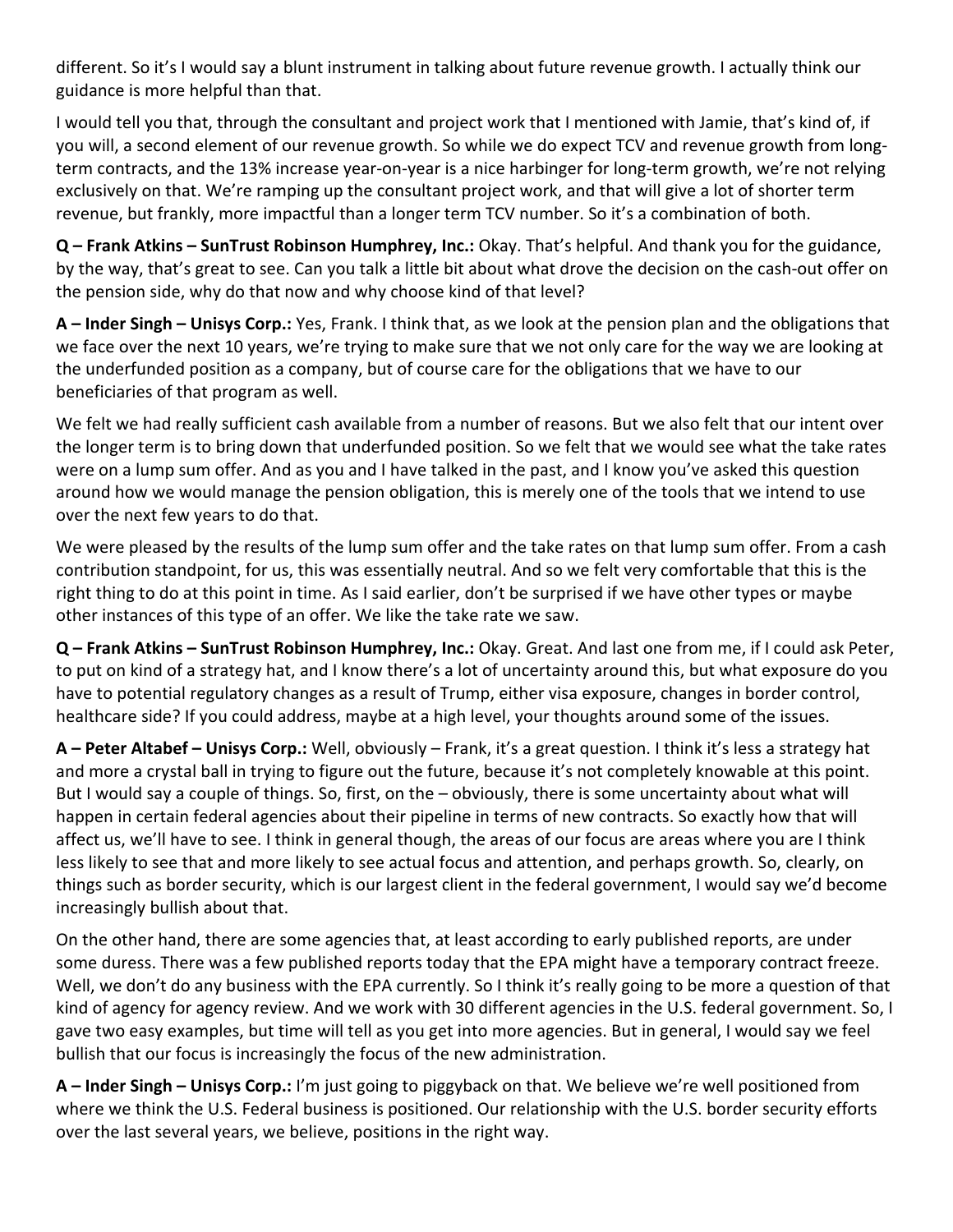Peter alluded to eu-LISA in his comments earlier and that's the IT infrastructure business for the organization that manages the European borders and the IT infrastructure there. We've been in discussions with them, and we do business with them and we're well positioned. So as it is a global phenomenon around border security, we do believe we're well positioned, Frank.

**Q – Frank Atkins – SunTrust Robinson Humphrey, Inc.:** All right. Great. Thank you for taking my question.

**A – Peter Altabef – Unisys Corp.:** Thank you, Frank.

Operator: Everyone, we have time for one more question today. That comes from Joan Tong, Sidoti.

**Q – Joan Tong – Sidoti & Co. LLC:** Hi, guys. How are you?

**A – Peter Altabef – Unisys Corp.:** Good, Joan. Thank you for being on the call.

**Q – Joan Tong – Sidoti & Co. LLC:** So, most of my questions have been answered already, but I just wanted to ask you on the consultancy and advisory work or the capability that you were talking about, how realistic like we are thinking about that particular portion of the business as a percentage of total? Like are we talking about you really want to get into some sort of consultant business? Or is it more sort of related to land and expand – you're trying to use that as a tool to kind of land further business and the other part of the Services business?

**A – Peter Altabef – Unisys Corp.:** Joan, I think that's a great question. And so, let me try to answer it as fully as I can. The first part is we are not making a major shift in the company to a company that is driven by short‐ term project work. So if you look at our revenue chart that Inder put as part of the package, I think about 66% of our revenue is recurring, about 15% is in Technology, so only about 19% or so – and I'm doing this from memory – is in short‐term project work today. So, we do some of that work today, and we're talking about marginally increasing that percentage, but not dramatically changing the company. So, that's point number one.

Point number two is we're doing it in a very targeted way. So this is not consultant for consultant sake, this is specific consultants that have expertise in our specific areas of focus, be that applications, be that security, be that the retail banking program that I just outlined, it's that kind of – in travel and transportation and in healthcare. So, very, very specific, and of course, around border protection. So we are not trying to boil the ocean here, we are trying to be very, very specific. And the primary reason for that is in‐year revenue, but we do believe that, as with most consultant practices, it will result in a land and expand and longer term contracts over time.

Joan, I hope that helps.

**Q – Joan Tong – Sidoti & Co. LLC:** Oh, yeah, definitely. Thank you. And then, if we were to think about 2017, your Services margin. And obviously, you gave the total operating margin on a non‐GAAP basis, but I understand that you spent – make some investment in 2016, so that your service margin is a little bit below what you originally anticipated. Do we have any spilled over of that into 2017? And also, would you be able to provide sort of like a guidance how service margins going to look like for this year?

**A – Peter Altabef – Unisys Corp.:** We don't provide guidance on margins below the full company's line. I would say that we do expect service margins – Services gross margins to continue to grow. They grew last year. You saw a 40 basis points growth over the year and you saw 100 basis points growth in the fourth quarter. I think the growth of gross margins, we would expect to grow higher than the growth last year, frankly. So we expect expanding gross margins at a higher rate. Part of that is because we have been putting all of these investments into it. So that's a big part of our future. So, yes, we do expect expanded Services gross margins going forward on an annual basis. There's going to be quarterly blips.

**A – Inder Singh – Unisys Corp.:** This is Inder, Joan. In 2016, we actually saw gross margin improve in three out of our four quarters, to Peter's point.